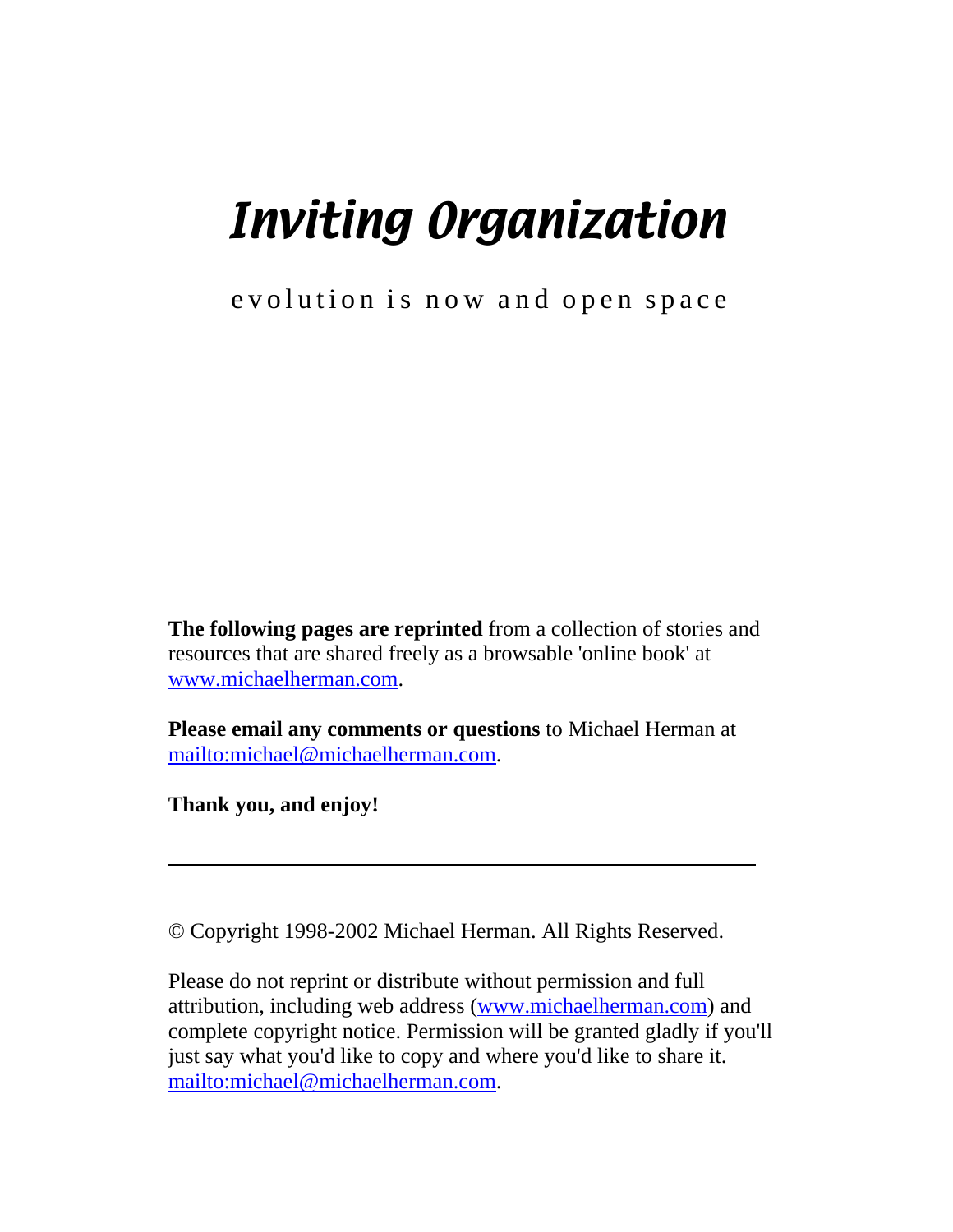## Open Space Technology: An Executive Summary

#### **What is Open Space Technology?**

Open Space Technology is one way to enable all kinds of people, in any kind of organization, to create inspired meetings and events. Over the last 15 years, it has also become clear that opening space, as an intentional leadership practice, can create inspired organizations, where ordinary people work together to create extraordinary results with regularity.

In Open Space meetings, events and organizations, participants create and manage their own agenda of parallel working sessions around a central theme of strategic importance, such as: What is the strategy, group, organization or community that all stakeholders can support and work together to create?

With groups of 5 to 1000 -- working in one-day workshops, three-day conferences, or the regular weekly staff meeting -- the common result is a powerful, effective connecting and strengthening of what's already happening in the organization: planning and action, learning and doing, passion and responsibility, participation and performance.

#### **When and Why?**

Open Space works best when the work to be done is complex, the people and ideas involved are diverse, the passion for resolution (and potential for conflict) are high, and the time to get it done was yesterday. It's been called passion bounded by responsibility, the energy of a good coffee break, intentional self-organization, spirit at work, chaos and creativity, evolution in organization, and a simple, powerful way to get people and organizations moving -- when and where it's needed most.

And, while Open Space is known for its apparent lack of structure and welcoming of surprises, it turns out that the Open Space meeting or organization is actually very structured -- but that structure is so perfectly fit to the people and the work at hand, that it goes unnoticed in its proper role of supporting (not blocking) best work. In fact, the stories and workplans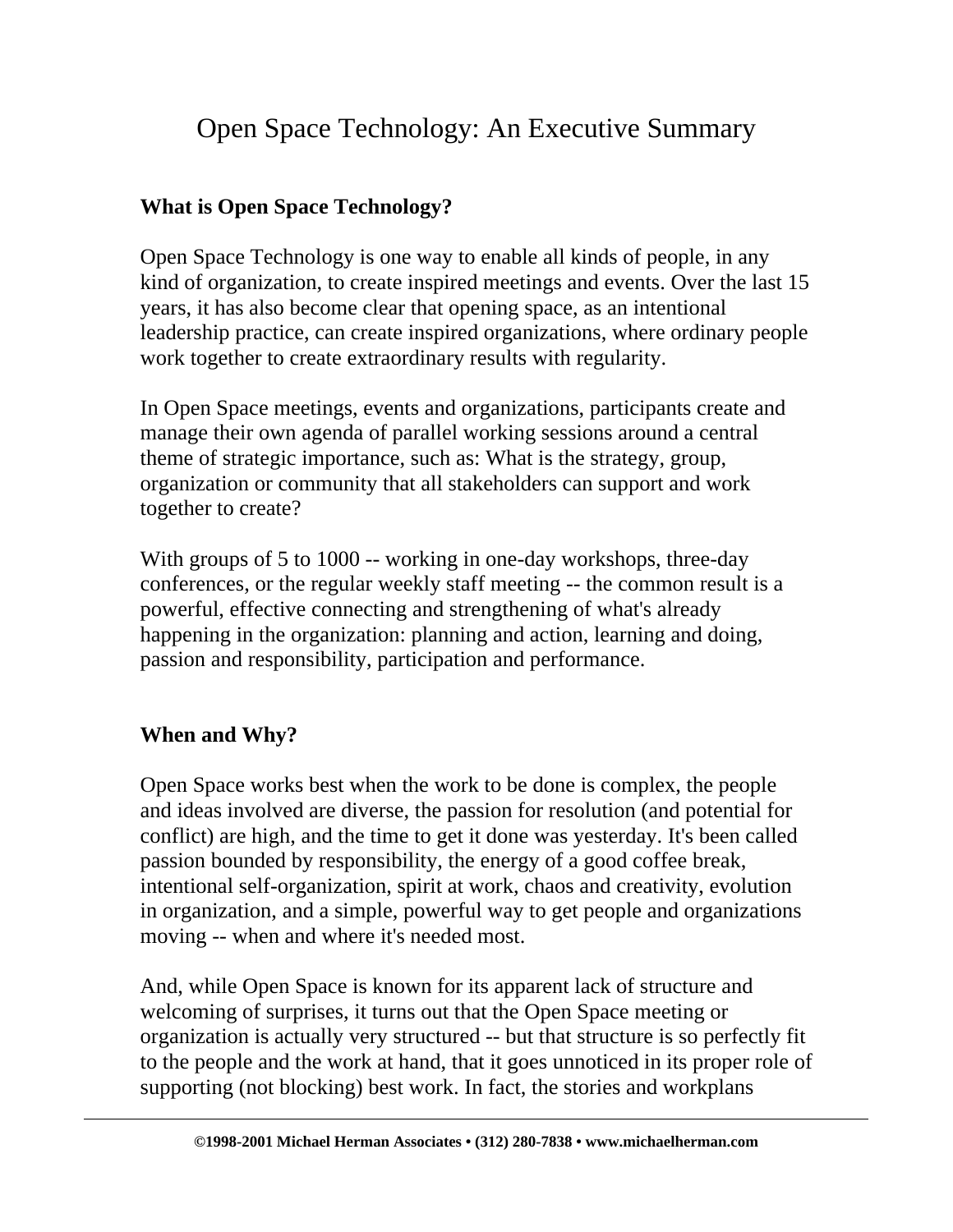woven in Open Space are generally more complex, more robust, more durable -- and can move a great deal faster than expert- or managementdriven designs.

#### **What will happen?**

We never know exactly what will happen when we open the space for people to do their most important work, but we can guarantee these results when any group gets into Open Space...

1. All of the issues that are MOST important to the participants will be raised.

2. All of the issues raised will be addressed by those participants most qualified and capable of getting something done on each of them.

3. In a time as short as one or two days, all of the most important ideas, discussion, data, recommendations, conclusions, questions for further study, and plans for immediate action will be documented in one comprehensive report -- finished, printed and in the hands of participants when they leave.

4. When appropriate, and when time is allowed for it, the total contents of this report document can be focused and prioritized in a matter of a few hours, even with very large groups (100's).

 5. After an event, all of these results can be made available to an entire organization or community within days of the event, so the conversation can invite every stakeholder into implementation -- right now.

 6. AND... results like these can be planned and implemented faster than any other kind of so-called "large-group intervention." It is literally possible to accomplish in days and weeks what some other approaches take months and years to do.